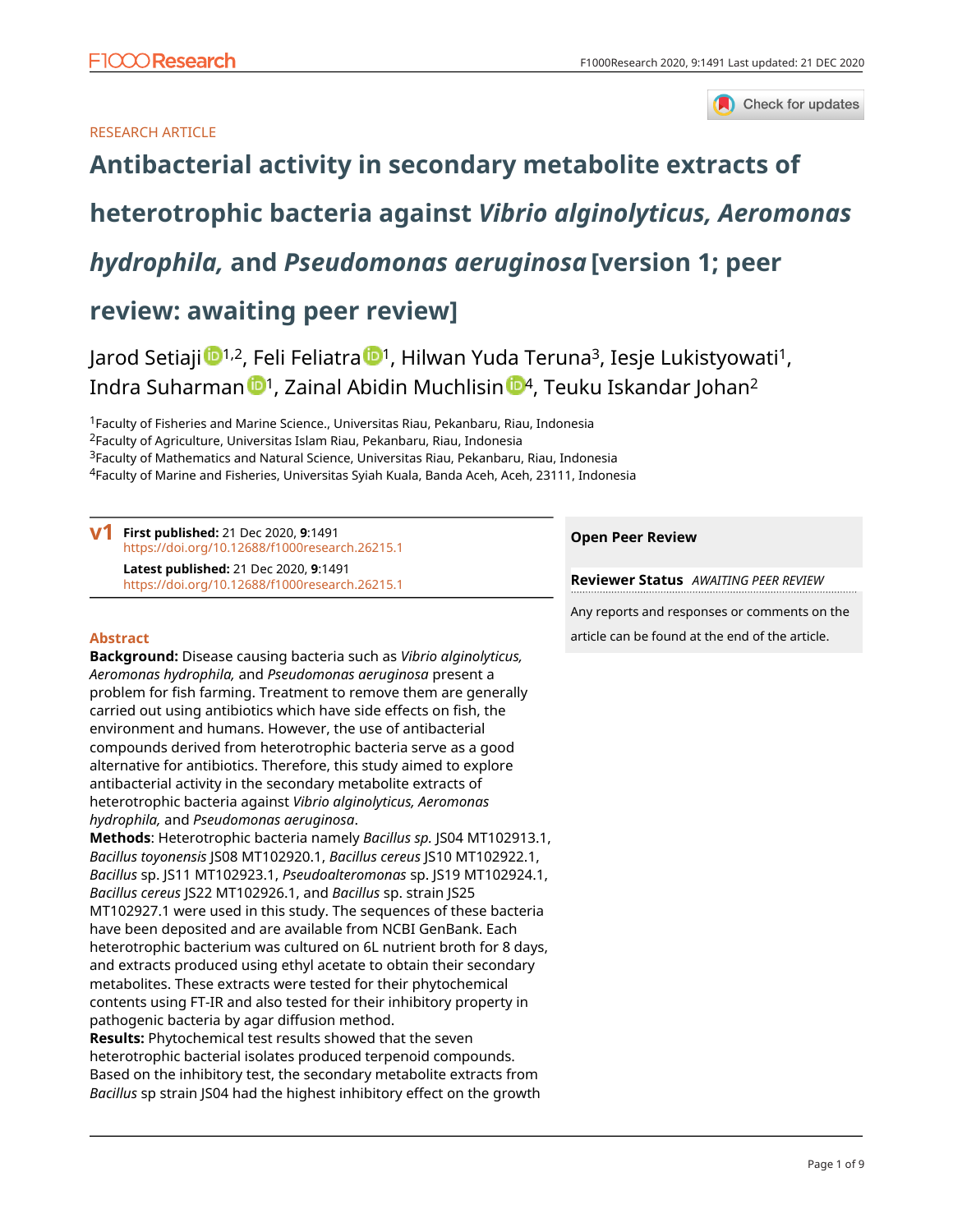of pathogenic bacteria namely, *V. alginolyticus* (17.5 mm), *A. hydrophila* (16.8 mm), and *P. aeruginosa* (17.3 mm). **Conclusion**: It was concluded that the secondary metabolite extracts of heterotrophic bacteria inhibit the growth of *V. alginolyticus, A. hydrophila,* and *P. aeruginosa*.

### **Keywords**

antibacterial, fish pathogens, heterotrophic bacteria, secondary metabolites

**Corresponding author:** Feli Feliatra ([feliatra@yahoo.com](mailto:feliatra@yahoo.com))

**Author roles: Setiaji J**: Conceptualization, Data Curation, Formal Analysis, Funding Acquisition, Investigation, Writing – Original Draft Preparation; **Feliatra F**: Conceptualization, Methodology, Project Administration, Supervision, Validation, Writing – Review & Editing; **Teruna HY**: Methodology, Resources, Software, Supervision, Visualization, Writing – Original Draft Preparation; **Lukistyowati I**: Methodology, Supervision, Validation, Writing – Original Draft Preparation; **Suharman I**: Methodology, Software, Supervision, Validation, Visualization; **Muchlisin ZA**: Supervision, Validation, Visualization, Writing – Review & Editing; **Johan TI**: Formal Analysis, Investigation, Methodology, Resources, Software

**Competing interests:** No competing interests were disclosed.

**Grant information:** The author(s) declared that no grants were involved in supporting this work.

**Copyright:** © 2020 Setiaji J *et al*. This is an open access article distributed under the terms of the [Creative Commons Attribution License,](http://creativecommons.org/licenses/by/4.0/) which permits unrestricted use, distribution, and reproduction in any medium, provided the original work is properly cited. Data associated with the article are available under the terms of the [Creative Commons Zero "No rights reserved" data waiver](http://creativecommons.org/publicdomain/zero/1.0/) (CC0 1.0 Public domain dedication).

**How to cite this article:** Setiaji J, Feliatra F, Teruna HY *et al.* **Antibacterial activity in secondary metabolite extracts of heterotrophic bacteria against** *Vibrio alginolyticus, Aeromonas hydrophila,* **and** *Pseudomonas aeruginosa* **[version 1; peer review: awaiting peer review]** F1000Research 2020, **9**:1491 <https://doi.org/10.12688/f1000research.26215.1>

**First published:** 21 Dec 2020, **9**:1491<https://doi.org/10.12688/f1000research.26215.1>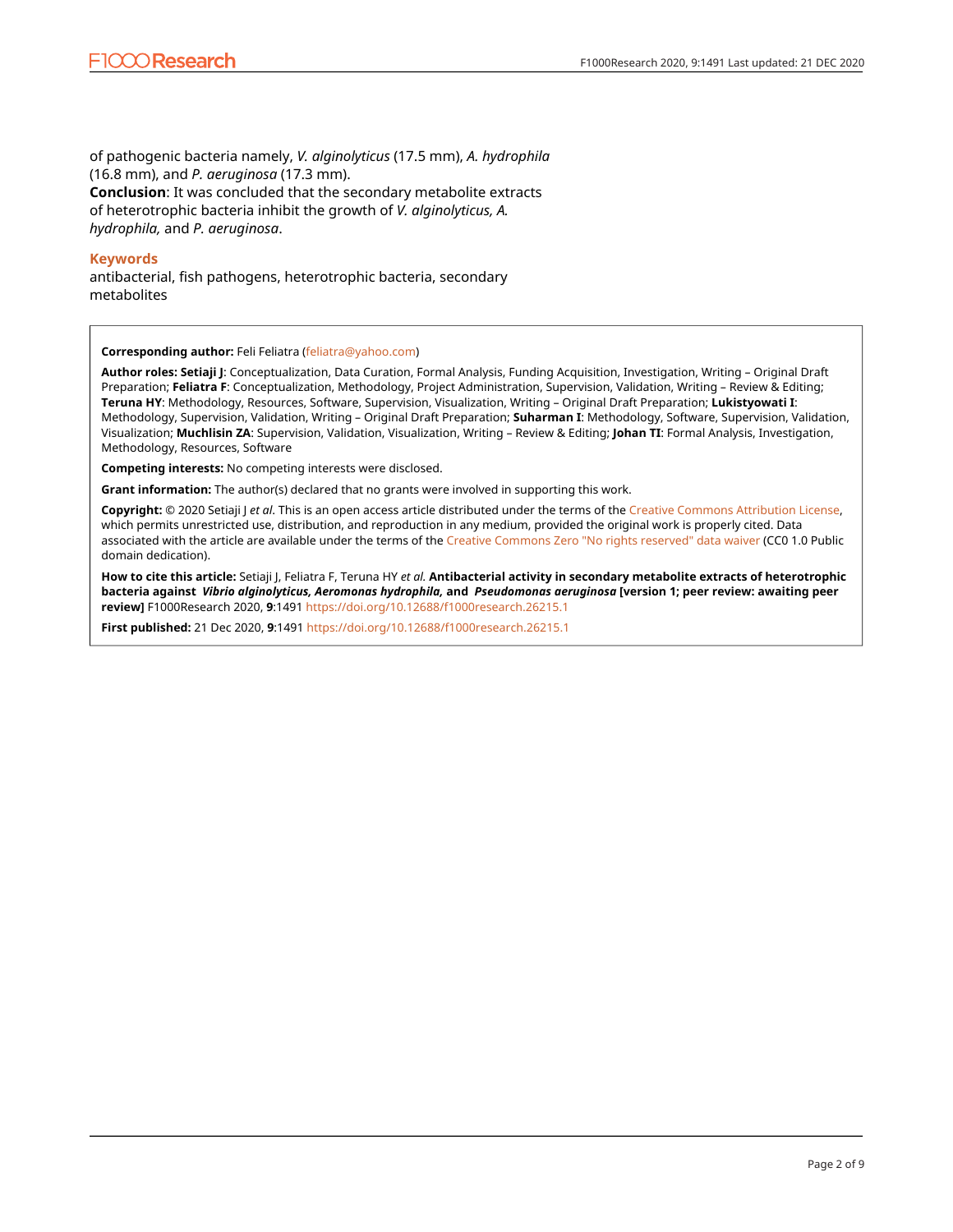## **Introduction**

Bacteria diseases in fish stocks constitute a major problem for fish farming, since they cause significant economic losses<sup>1-3</sup>. Common pathogenic bacteria that affect fish include *Vibrio alginolyticus, Aeromonas hydrophila* and *Pseudomonas aeruginosa*[4](#page-5-0)[–9](#page-6-0) . *V. alginolyticus* is a gram-negative bacteria which is an opportunistic pathogen in marine animals $10-13$ . Bacterial diseases cause different fish infections such as, exophthalmia, ulcers, septicemia, and corneal damage<sup>14-16</sup>. *Aeromonas hydrophila* is found to be the main cause of the septicemia epidemic in freshwater fish $17,18$ . Its outbreak causes tissue damage of the spleen, gills, and the fish's stomach<sup>19</sup>. A. *hydrophila* is found to frequently infect various fish species namely, catfish (*Ictalurus punctatus)*[20,](#page-6-0) carp (*Cyprinus carpio)* and catfish (*Pangasius hypophthalmus)*[21,](#page-6-0) tilapia (*Oreochromis niloticus)*[22](#page-6-0), salmon (*Oncorhynchus masou masou)*[23,](#page-6-0) snapper (*Lates calcarifer)*[24](#page-6-0), striped snakehead (*Channa striata)*[25,](#page-6-0) cod (*Gadus macrocephalus),* nd tank goby (*Glossogobius guris)*[26.](#page-6-0) Meanwhile, *P. aeruginosa* is found to infect freshwater and marine fish $27.28$ , with infection being characterized by the expression of red spots due to bleeding, skin darkens, loose scales, protruding eyes, fin erosion $29$ , behavioural changes due to disruption of locomotor activity<sup>30</sup>, and abnormal swimming<sup>31</sup>.

Bacteria disease treatment is generally carried out using antibiotics, however, these can have adverse effects on the fish and their environment $32-37$ . The accumulation of antibiotics in the fish increase the risk of bacterial resistance<sup>38,39</sup>. *Escherichia coli* bacteria isolated from the digestive organs of catfish showed high resistance levels towards tetracycline, ampicillin, and chloramphenicol<sup>40</sup>. Therefore, it is necessary to explore natural compounds with antibacterial activity<sup>41</sup>. Sea water is a potential source of heterotrophic bacteria that produce antimicrobial compound<sup>42</sup>, and have probiotic activity<sup>43</sup>

Sea bacteria such as, *Bacillus* sp*. B. cereus, B. toyonensis,* and *Pseudoalteromonas* sp*.*, are known to inhibit the growth of pathogenic bacteria namely, *V. alginolyticus, A. hydrophila,* and *Pseudomonas* sp<sup>43</sup>. They also produce antimicrobial compounds such as, *Pseudoalteromonas*[44](#page-6-0). *Pseudoalteromonas piscicida* produces antimicrobial substances that inhibit the growth of different pathogenic bacteria namely, *Vibrio vulniosis*[45](#page-7-0), *Bacillus* sp<sup>46</sup>, *B. pumilus<sup>[47](#page-7-0)</sup>*, and *B. subtilis*<sup>48,49</sup>. *Bacillus amyloliquefaciens* shows antibacterial activity towards pathogenic bacteria such as, *Aeromonas hydrophila, Vibrio harveyi, V. vulnificus,* and *V. parahaemolyticus*[50](#page-7-0). Meanwhile, *Bacillus subtilis* shows antibacterial activity towards the pathogens *Vibrio parahaemolyticus*, *V. vulnificus*, and *Aeromonas hydrophila*[51.](#page-7-0)

Heterotrophic bacteria extracted from Riau sea waters were examined and found to able to inhibit the activity of pathogenic bacteria *Aeromon* as *salmonicida*, *Edwarsiela tarda* and *Edwarsiela ictaluri*as previously reported by Setiaji *et al*. [52](#page-7-0). However, the antibacterial activity of these heterotrophic bacteria extracted from Riau sea waters on the pathogenic bacterial namely*, Vibrio alginolyticus, Aeromonas hydrophila,* and *Pseudomonas aeruginos* have never been examined for its potential against pathogenic bacteria. Therefore, this study aims to explore antibacterial activity in secondary metabolite extracts of heterotrophic bacteria isolated from Riau sea water, against pathogenic bacteria namely, *V. alginolyticus, A. hydrophila,* and *P. aeruginosa.*

## **Methods**

## Bacterial culture

The heterotrophic bacteria isolates were collected from sea waters in Sungai Pakning Bengkalis Regency Riau Province Indonesia (North latitude 01°21'36,8" and East longitude 102°09'34,1"). 1 liter of the sea water was collected at 50 cm depth by using a water sampler (Tiolan Lab, type: WSV-BIT22), then was transferred into a sample bottle and was put into a coolbox filled with ice at 15°C, before being transported by car for 1 hour to the laboratory. The heterotrophic bacteria was cultured using nutrient Agar (NA; Merck-1.05450.0500). The heterotrophic bacteria cultured were used for an antagonist test against pathogen bacteria. The antagonist test procedure is as follows, 1 ml of pathogenic inoculants (OD  $_{600nm} = 0.08-0.1$ ) (OD measured with Thermo scientific, Genesys 10S UV-Vis) was added to 15 ml liquid nutrient Agar media at 50°C, then homogenized, and poured into a petri dish to solidify. Furthermore, Oxytetracycline antibiotic disc paper (Oxoid, CT0041B, OT30 mcg) was used as the positive control, while 30 µl aquades (Kimiapedia id-1720602804) was dripped to a disc paper (Macherey-nagel, MN827 ATD) as the negative control. 30 µl heterotrophic bacterial isolate taken from bacteria culture in nutrient Broth (NB; Merck-1.05443.0500) was dripped to a disc paper and incubated at 30°C for 24 hours. The inhibitory power of heterotrophic bacterial isolate was measured from the diameter of clear zone formed around the disc. From the antagonist test, eight isolates with the best inhibition were collected, and the heterotrophic bacteria was identified using 16S rDNA technique<sup>43</sup>. The sequenced products were run through [BLAST](https://blast.ncbi.nlm.nih.gov/Blast.cgi) (NCBI Basic Local Alignment Search Tool) and registered to GenBank.

The pathogenic bacteria were obtained from the collection at the Marine Microbiology Laboratory of the Faculty of Fisheries and Marine Science, University of Riau, Indonesia. The heterotrophic and pathogenic bacteria were cultured on the nutrient Agar (NA; Merck-1.05450.0500). The cultured medium was sterilized in an autoclave at a pressure of 15 psi and 121°C for 15 minutes. After 1 hour at room temperature, the medium was inoculated by the heterotrophic bacteria and the pathogenic bacteria. Then the bacteria were incubated in an incubator (Memmert, Model 30–1060) at 30°C for 24 hours.

## Isolates test

Previous studies showed that eight heterotrophic bacterial isolates possessed the potential to produce pathogens. Seven of these species were used in this study namely, *Bacillus sp.* JS04 MT102913.1, *Bacillus toyonensis* JS08 MT102920.1, *Bacillus cereus* JS10 MT102922.1, *Bacillus* sp. JS11 MT102923.1, *Pseudoalteromonas* sp. JS19 MT102924.1, *Bacillus cereus* JS22 MT102926.1 and *Bacillus* sp. strain JS25 MT102927.1 have been deposited in GenBank.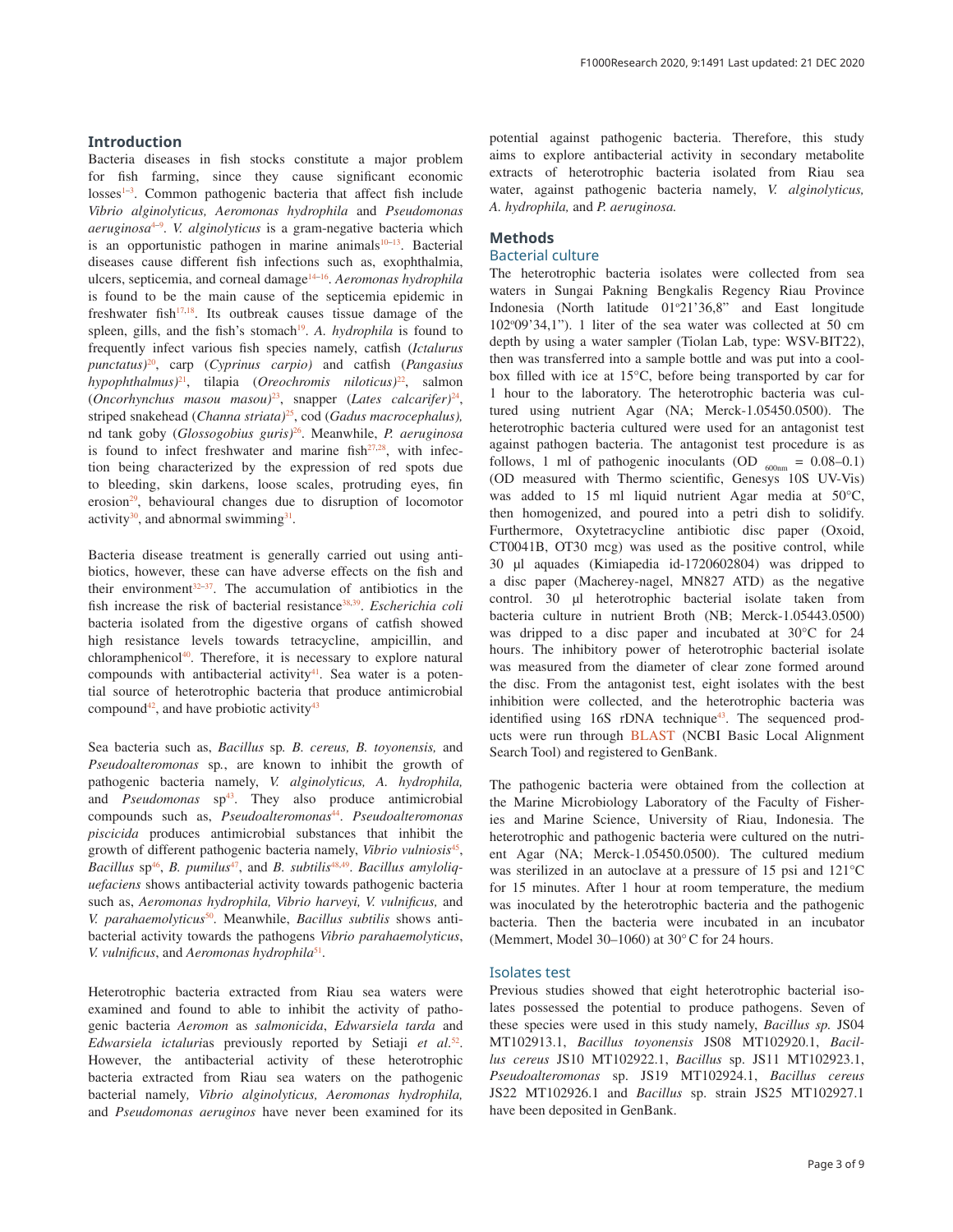Then, each bacterium was cultured in a 6 L nutrient Broth (NB; Merck-1.05443.0500) diluted with sea water of salinity 29 ppt and aerated for 8 days. After this, the bacteria were mixed with ethyl acetate (P.a) at ratio 1:1 and shaken vigorously to homogenize. Subsequent filtering was performed until a clear filtrate was obtained using funnel and filter paper (Whatman 41, no. 1441–125), and evaporated with a rotary evaporator (Cole Parmer, N-1300) at 50°C and a speed of 50 rpm. This allowed thick secondary metabolite extracts to be obtained $53$ .

## Phytochemical test and Fourier-transform infrared spectroscopy (FT-IR)

Phytochemical test was conducted on the secondary metabolite extracts of heterotrophic bacteria, which included tests for alkaloid, terpenoid, flavonoid, phenolic, and saponin compounds $54$ .

Mayer reagent was prepared by adding  $1.36$  g HgCl<sub>2</sub> (Merck, 1.04419. 0050) to 60 mL distilled water and  $5 \text{ g K}$  Ki (Meck 1.05043.1000) to 10 mL distilled water. Both solutions were then mixed with a further 20 mL distilled water. The Liebermen – burchad reagent was prepared by mixing  $97\%$  H<sub>2</sub>SO<sub>4</sub> (Merck 1.00731.2500) and 100% CH<sub>3</sub>COOH (Merck 1.00063.2500).

Alkaloids were tested for using using 10 mg heterotrophic bacteria extract and 250 µL Mayer reagent.

The terpenoid was tested using 10 mg heterotrophic bacteria extract, 10 drops of  $\text{CH}_3\text{COOH}$ , and 3 drops of  $\text{H}_2\text{SO}_4$ .

Flavonoid tests were performed using 10 mg heterotrophic bacteria extract added to 5 mL distilled water. This was then boiled before adding 0.05 g Mg (Merck 1.05815.1000) and 10 drops of 37% HCl (Merck 1.00317. 2500), the mixture was then shaken for one minute.

Phenolic compounds were tested by using 10 mg heterotrophic bacteria extract combined with 500  $\mu$ L 5% FeCl, (Merck 1.03943.0250).

Saponin compounds were tested for using 10 mg heterotrophic bacteria extract added to 5 mL distilled water which was then shaken for 1 minute. 150 µL 1N HCl (Merck 1.00317. 2500) was then added, and shaken for another minute.

A positive alkaloid test was indicated by the formation of a white precipitate after adding Mayer regent. A positive terpenoid test was indicated by the formation of a red colour. A positive flavonoid test was indicated by a red colour change. Phenolic compounds were indicated by a blue colour change. Saponin compounds were indicated by a foam forming.

Meanwhile, to determine the functional groups in secondary metabolite extracts, FT-IR (Shimadzu, IR prestige-21, IR solution software ver. 1.1) spectroscopy analysis was performed. This was conducted by crushing 1 mg of each extract, added to KBr (Merck-1.04950.0500), and mixed vigorously until homogenized. This mixture was then measured for infrared absorbance at 4500–450 cm wavelength.

## Inhibitory activity of heterotrophic bacterial extract

The secondary metabolite extracts of heterotrophic bacteria obtained were tested on pathogenic bacteria namely, *V. algynolyticus, A. hydrophila,* and *P. aeruginosa* using agar diffusion method, and 6 mm disc paper (Macherey-nagel,  $MN827$  ATD)<sup>[55](#page-7-0)</sup>. The procedure is as follows, 1 ml of pathogenic inoculants (OD  $_{600nm} = 0.08-0.1$ ) (OD measured with Thermo scientific, Genesys 10S UV-Vis) added to 15 ml liquid nutrient agar media at 50°C, then homogenized, and poured into a petri dish to solidify. Furthermore, Oxytetracycline antibiotic disc paper (Oxoid, CT0041B, OT30 mcg) was used as the positive control, while methanol disc paper was the negative control. The metabolite extracts were then dissolved in 1 mg / mL methanol (P.a) and incubated at 30°C for 24 hours. The inhibitory power of heterotrophic bacterial extracts was measured from the diameter of clear zone formed around the disc.

#### Data analysis

The data were subjected to one-way analysis of variance followed by the Post Hoc Tukey multiple range test using  $\bf{R}$  $\bf{R}$  $\bf{R}$  4.0 software (GNU General Public License),  $p<0.05$  is considered to indicate a statistically significant difference.

## **Results**

## Phytochemical test and functional groups

Phytochemical test results of the metabolite extracts when added to Lieberman-Burchard reagents produced a red colour indicating the presence of terpenoids in the seven isolates. Meanwhile, the test for alkaloid, flavonoid, phenolic, and saponin compounds gave negative results.

Based on infrared spectrum analysis, the secondary metabolite extracts of *Bacillus* sp. strain JS04 contained O-H alcohol, C-H aldehyde, O-H carboxylic acid, and C=C alkene groups. *Bacillus toyonensis* JS08 contained C-H alkanes, C=N nitriles, C=O carbonyl, and C-N amine groups. *Bacillus cereus* JS10 contained C-H alkanes, O-H carboxylic acid, C=C alkenes, and C-H alkanes groups. *Bacillus* sp. JS11 contained O-H alcohol, C-H alkanes, O-H carboxylic acids, and C=O carbonyl groups. *Pseudoalteromonas sp.* JS19 contained alcohol O-H, C-H alkanes, C=O carbonyl, and C=C alkenes groups. *Bacillus cereus* JS22 contain O-H alcohol, C-H alkane, C=O carbonyl, and C=C alkene groups. *Bacillus sp*. JS25 contain C-H alkanes, O-H carboxylic acids, O-H alcohols, and C=C alkenes groups [\(Table 1](#page-4-0)<sup>[56](#page-7-0)</sup>).

#### Inhibitory activity

The results showed that the seven heterotrophic bacterial isolates inhibited the growth of pathogenic bacteria. The extracts inhibitory activity against pathogenic bacteria are shown in Table  $2^{56}$ . The average inhibition zone diameter of the extracts against pathogenic bacteria namely, *V. alginolyticus, A. hydrophila,* and *P. aeruginosa* ranges from 9.3 to 17.5 mm, 9.3 to 16.8 mm, and 8.5 to 17.3 mm, respectively. This inhibitory zone activity was indicated by the presence of clear zones formed around the disc paper. The largest inhibition zone diameter of the extracts against the growth of pathogenic bacteria was derived from isolates of *Bacillus sp*. strain JS04 (17.5 mm) on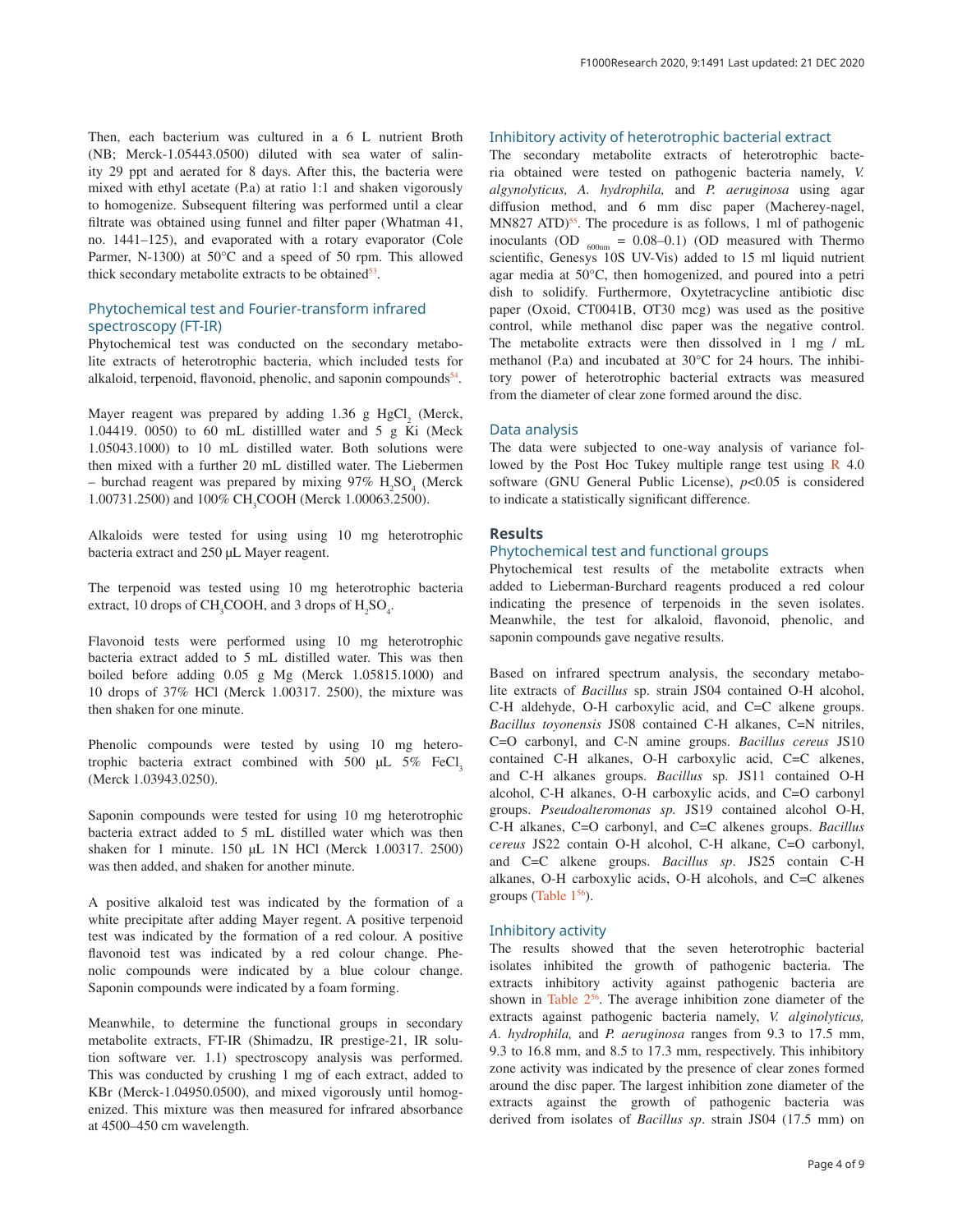| <b>Secondary metabolite extracts</b> |                              | Spectrum (cm-1) Functional groups  |  |
|--------------------------------------|------------------------------|------------------------------------|--|
| Bacillus sp. strain JS04             | 3148<br>2732<br>2535<br>827  | $O-H$<br>$C-H$<br>O-H<br>$C = C$   |  |
| Bacillus toyonensis strain JS08      | 2925<br>2361<br>1722<br>1229 | $C-H$<br>$C=N$<br>$C = O$<br>$C-N$ |  |
| Bacillus cereus strain JS10          | 2925<br>2735<br>1669<br>1459 | $C-H$<br>O-H<br>$C = C$<br>$C-H$   |  |
| Bacillus sp. strain JS11             | 3330<br>2925<br>2527<br>1721 | $O-H$<br>$C-H$<br>O-H<br>$C = O$   |  |
| Pseudoalteromonas sp. strain JS19    | 2930<br>2732<br>1720<br>1455 | $C-H$<br>$O-H$<br>$C = O$<br>$C-H$ |  |
| Bacillus cereus strain JS22          | 3567<br>2925<br>1710<br>827  | O-H<br>$C-H$<br>$C = O$<br>$C = C$ |  |
| Bacillus sp. strain JS25             | 2895<br>2602<br>1364<br>830  | $C-H$<br>O-H<br>O-H<br>$C = C$     |  |

#### <span id="page-4-0"></span>**Table 1. Infrared spectrum of secondary metabolite extracts of heterotrophic bacteria.**

**Table 2. Inhibitory activity in the secondary metabolite extracts of heterotrophic bacteria against pathogenic bacteria.** Mean values with different superscripts in the same columns were significantly different (p < 0.05).

| Secondary metabolite extracts     | Average of inhibition zone diameter (mm) |                   |                   |  |
|-----------------------------------|------------------------------------------|-------------------|-------------------|--|
|                                   | V. alginolyticus                         | A. hydrophila     | P. aeruginosa     |  |
| Bacillus sp. strain JS04          | $175^a$                                  | 16.8 <sup>a</sup> | 17 <sup>3a</sup>  |  |
| Bacillus toyonensis strain JS08   | 11.0 <sup>b</sup>                        | 95 <sup>b</sup>   | 10.0 <sup>b</sup> |  |
| Bacillus cereus strain JS10       | 10.8 <sup>b</sup>                        | 85 <sup>b</sup>   | 95 <sup>b</sup>   |  |
| Bacillus sp. strain JS11          | 10.8 <sup>b</sup>                        | 90 <sup>b</sup>   | 95 <sup>b</sup>   |  |
| Pseudoalteromonas sp. strain JS19 | 10.8 <sup>b</sup>                        | 98 <sup>b</sup>   | 98 <sup>b</sup>   |  |
| Bacillus cereus strain JS22       | 93 <sup>b</sup>                          | 93 <sup>b</sup>   | 85 <sup>b</sup>   |  |
| Bacillus sp. strain JS25          | 15.8 <sup>a</sup>                        | $155^{\circ}$     | 16.3 <sup>a</sup> |  |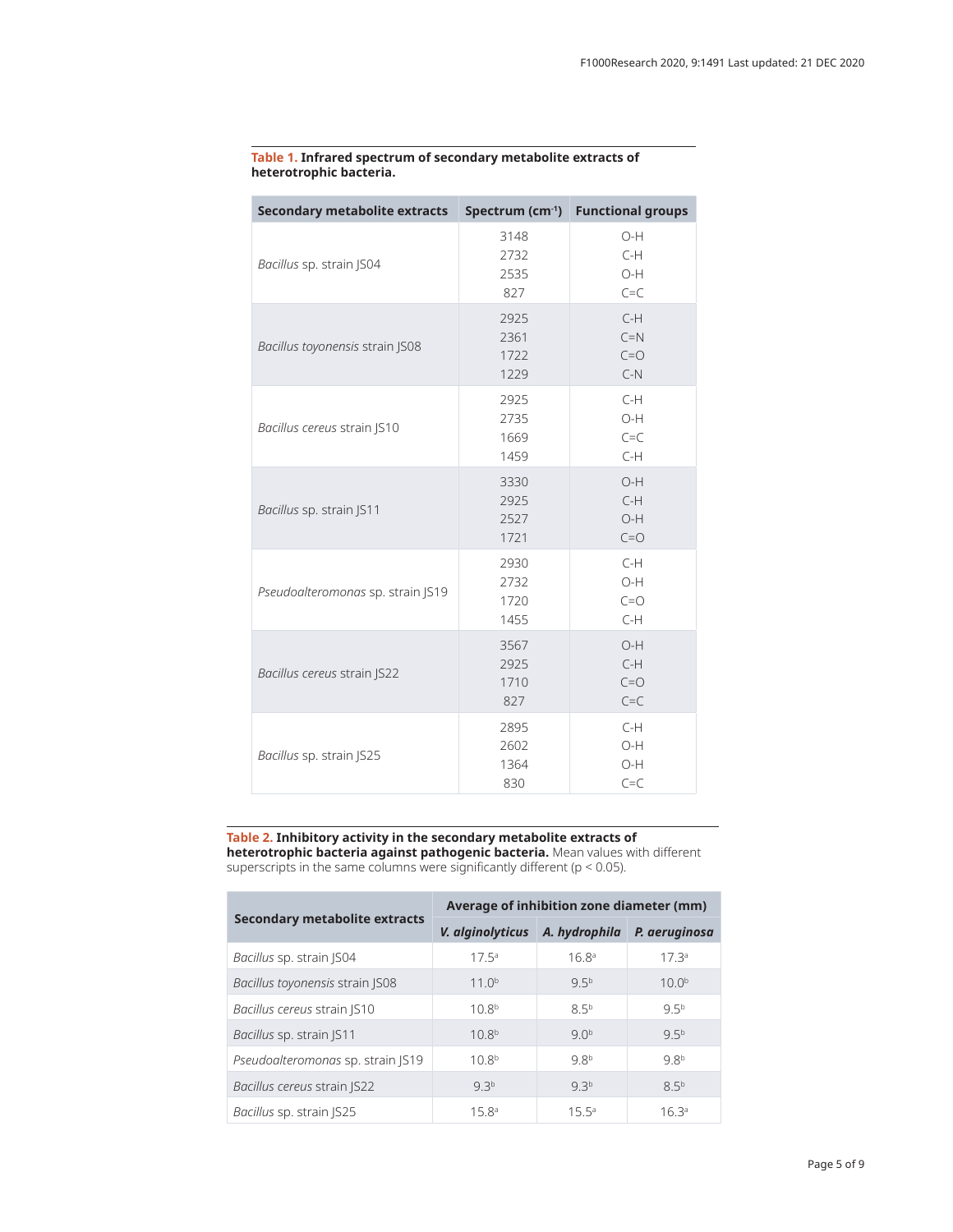<span id="page-5-0"></span>*V. alginolyticus*, 17.3 mm on *P. aeruginosa,* and 16.8 mm on *A. hydrophila*.

## **Discussion**

Phytochemical test results showed that the seven heterotrophic bacterial isolates produced terpenoids, which consist 5 carbon atoms or isoprene (C5) units. Microbes carry out biosynthesis by producing isopentyl pyrophosphate and dimethyl allyl pyrophosphate for terpenoid formation $57$ . A significant relationship between terpenoids gene expression and isoprene production in *Bacillus subtilis* has previously been reported<sup>58</sup>.

Infrared spectrum analysis provided information about the detected compounds in the mixture<sup>59</sup>. Metabolite extracts showed the presence of hydroxyl, aldehyde, carboxylic acid, alkene, alkane, carbonyl, and amine functional groups in these extracts. This indicated that the seven bacterial isolates produced terpenoids, while the functional groups contained in the terpenoids were namely, O-H hydroxyl, C-H aliphatic, carbonyl, C-H cyclic, and carboxylic acid<sup>60</sup>.

The result of inhibitory activity in the secondary metabolite extracts of *Bacillus* sp. strain JS04 showed the largest inhibition zone against the growth of pathogenic bacteria. The formation of clear zones on culture media indicated that heterotrophic bacteria produced terpenoid compounds for antibacterial purposes.

The terpenoid compounds contained several phytochemicals that possess antimicrobial activity<sup>61</sup>. For example, Terpenes and terpenoids have been reported to exert antimicrobial activity against a wide variety of bacteria, both Gram-positive and Gram-negative $62$ . Terpenes cause membrane disruption through acting on lipophilic compound in the membrane $63$ . Therefore, terpenoid compounds were able to prevent the forming of biofilm cell in the bacterium *Streptococcus mutans*<sup>[60,64](#page-7-0)</sup>.

There are many antimicrobial compounds produced by sea bacteria especially from the *Bacillus* and *Pseudoaltreromonas* genus. For instance, *B. pumilus* produces antimicrobial compound against *V. algynolyticus, V. anguillarum, Listeria monocytogenes* and *Staphylococcus aureus* pathogens<sup>48</sup>. The *Bacillus* sp. from sea water produced chemical compound effective at preventing motility of *V. Algynolyticus<sup>47</sup>. Bacillus subtilis* produced antibacterial compound against *Aeromonas hydrophila* and *Vibrio parahemolyticus* pathogens<sup>[49](#page-7-0)</sup>. The genus *Pseudoalteromonas* hosts 16 antimicrobial metabolite producers. To date, a total of 69 antimicrobial compounds are classified into alkaloids, polyketides, and peptides<sup>45</sup>. Furthermore, the bacterium *Pseudoalteromonas rubra* which was symbiotic with soft coral *Sarcophyton* sp*.* produced carotenoid pigments with antibacterial activity against *Staphylococcus aureus*<sup>65</sup> and *V. algynolyticus* pathogens<sup>66</sup>.

#### **Conclusion**

The secondary metabolite extracts produced by the seven isolates of haterotrophic bacteria can inhibit the growth of pathogenic bacteria, namely *V. alginolyticus, A. hydrophila,* and *P. aeruginosa*. The secondary metabolite extracts of *Bacillus sp*. strain JS04 has the highest inhibitory activity against the growth of these three pathogenic bacteria.

## **Data availability**

## Underlying data

Figshare: Antibacterial activity in secondary metabolite extracts of heterotrophic bacteria against Vibrio alginolyticus, Aeromonas hydrophila, and Pseudomonas aeruginosad Item. <https://doi.org/10.6084/m9.figshare.12818798.v3><sup>[56](#page-7-0)</sup>

This project contains the following underlying data:

- Data FT-IR activity in the secondary metabolite. Jarod Setiaji.pdf (Infrared spectrum of secondary metabolite extracts of heterotrophic bacteria)
- Data Inhibitory activity in the secondary metabolite. Jarod Setiaji.xlsx (Inhibitory activity in the secondary metabolite extracts of heterotrophic bacteria against pathogenic bacteria)

Data are available under the terms of the [Creative Commons](https://creativecommons.org/licenses/by/4.0/legalcode)  [Attribution 4.0 International license](https://creativecommons.org/licenses/by/4.0/legalcode) (CC-BY 4.0).

#### Acknowledgments

The authors are grateful to the laboratory assistants for supporting this research.

#### **References**

- 1. Cai S, Cheng H, Pang H, *et al.*: **AcfA is an essential regulator for pathogenesis of fish pathogen** *Vibrio alginolyticus. Vet Microbiol.* 2018; **213**: 35–41. **[PubMed Abstract](http://www.ncbi.nlm.nih.gov/pubmed/29292001)** | **[Publisher Full Text](http://dx.doi.org/10.1016/j.vetmic.2017.11.016)**
- 2. Liu W, Huang L, Su Y, *et al.*: **Contributions of the oligopeptide permeases in multistep of** *Vibrio alginolyticus* **pathogenesis.** *MicrobiologyOpen.* 2017; **6**(5): e00511. **[PubMed Abstract](http://www.ncbi.nlm.nih.gov/pubmed/28714216)** | **[Publisher Full Text](http://dx.doi.org/10.1002/mbo3.511)** | **[Free Full Text](http://www.ncbi.nlm.nih.gov/pmc/articles/5635161)**

3. Liu H, Gu D, Cao X, *et al.*: **Characterization of a new quorum sensing regulator luxT and its roles in the extracellular protease production, motility, and virulence in fish pathogen** *Vibrio alginolyticus. Arch Microbiol.* 2012; **194**(6): 439–452. **[PubMed Abstract](http://www.ncbi.nlm.nih.gov/pubmed/22130678)** | **[Publisher Full Text](http://dx.doi.org/10.1007/s00203-011-0774-x)**

4. Chen Y, Cai S, Jian J: **Protection against** *Vibrio alginolyticus* **in pearl gentian grouper** *(Epinephelus fuscoguttatus × Epinephelus lanceolatu)* **immunized**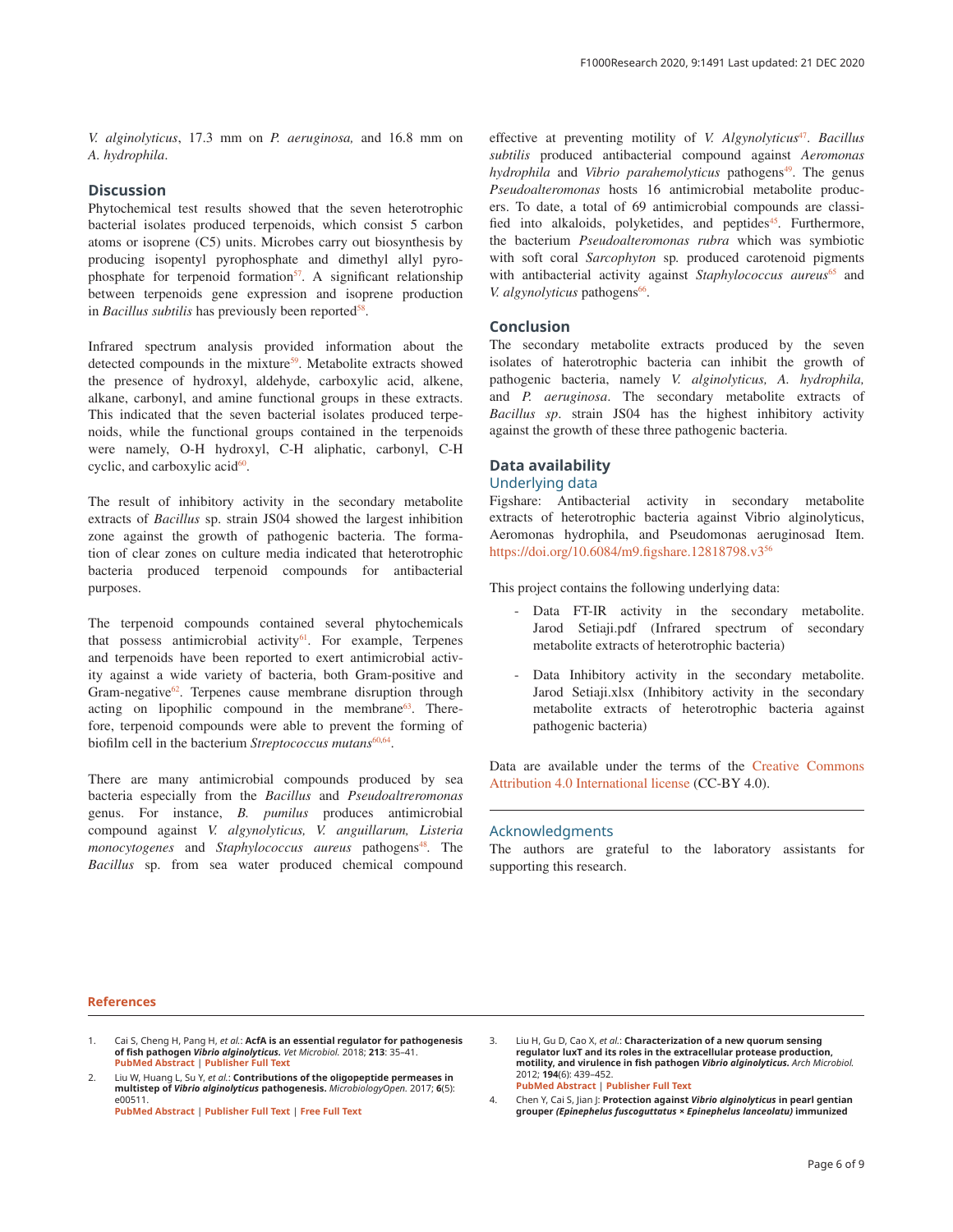<span id="page-6-0"></span>**with acfA-deletion live attenuated vaccine.** *Fish Shellfish Immunol.* 2019; **86**: 875–881.

**[PubMed Abstract](http://www.ncbi.nlm.nih.gov/pubmed/30572128)** | **[Publisher Full Text](http://dx.doi.org/10.1016/j.fsi.2018.12.030)**

- 5. Zhang D, Moreira GS, Shoemaker C, *et al.*: **Detection and quantification of virulent** *Aeromonas hydrophila* **in channel catfish tissues following waterborne challenge.** *FEMS Microbiol Lett.* 2016; **363**(9): fnw080. **[PubMed Abstract](http://www.ncbi.nlm.nih.gov/pubmed/27044300)** | **[Publisher Full Text](http://dx.doi.org/10.1093/femsle/fnw080)**
- 6. Stratev D, Odeyemi OA: **Antimicrobial resistance of** *Aeromonas hydrophila* **isolated from different food sources: A mini-review.** *J Infect Public Health.* 2016; **9**(5): 535–44. **[PubMed Abstract](http://www.ncbi.nlm.nih.gov/pubmed/26588876)** | **[Publisher Full Text](http://dx.doi.org/10.1016/j.jiph.2015.10.006)**
- 7. Lee J, Zhang L: **The hierarchy quorum sensing network in** *Pseudomonas aeruginosa. Protein cell.* 2015; **6**(1): 26–41. **[PubMed Abstract](http://www.ncbi.nlm.nih.gov/pubmed/25249263)** | **[Publisher Full Text](http://dx.doi.org/10.1007/s13238-014-0100-x)** | **[Free Full Text](http://www.ncbi.nlm.nih.gov/pmc/articles/4286720)**
- 8. Zheng J, Tang XM, Wu RX, *et al.*: **Identification and characteristics of aptamers against inactivated** *Vibrio alginolyticus. LWT–Food Sci Technol.* 2015; **64**(2): 1138–1142. **[Publisher Full Text](http://dx.doi.org/10.1016/j.lwt.2015.07.021)**
- 9. Mittal R, Khandwaha RK, Gupta V, *et al.*: **Phenotypic characters of urinary isolate of** *Pseudomonas aeruginosa* **and their association with mouse renal colonization.** *Indian J Med Res.* 2006; **123**(1): 67–72. **[PubMed Abstract](http://www.ncbi.nlm.nih.gov/pubmed/16567871)**
- 10. Zhao Z, Liu J, Deng Y, *et al.*: **The** *Vibrio alginolyticus* **T3SS effectors, Val1686 and Val1680, induce cell rounding, apoptosis and lysis of fish epithelial cells.** *Virulence.* 2018; **9**(1): 318–330. **[PubMed Abstract](http://www.ncbi.nlm.nih.gov/pubmed/29252102)** | **[Publisher Full Text](http://dx.doi.org/10.1080/21505594.2017.1414134)** | **[Free Full Text](http://www.ncbi.nlm.nih.gov/pmc/articles/5955196)**
- 11. Yu Q, Li F, Wang Y, *et al.*: **Isolation, identification and pathogenicity of**  *Vibrio alginolyticus* **from marine cultured** *Trachinotus ovatus.* **in Beibu Gulf, Guangxi.** *Guangxi Sciences.* 2018; **25**(1): 68–73. **[Reference Source](http://www.xml-data.org/gxkx/html/5adcb609-6035-4ca8-8149-712e642d68b8.htm)**
- 12. Cai SH, Lu YS, Jian JC, *et al.*: **Protection against** *Vibrio alginolyticus* **in crimson snapper** *Lutjanus erythropterus* **immunized with a DNA vaccine containing the ompW gene.** *Dis Aquat Organ.* 2013; **106**(1): 39–47. **[PubMed Abstract](http://www.ncbi.nlm.nih.gov/pubmed/24062551)** | **[Publisher Full Text](http://dx.doi.org/10.3354/dao02617)**
- 13. Austin B: **Vibrios as causal agents of zoonoses.** *Vet Microbiol.* 2010; **140**(3–4): 310–7.

**[PubMed Abstract](http://www.ncbi.nlm.nih.gov/pubmed/19342185)** | **[Publisher Full Text](http://dx.doi.org/10.1016/j.vetmic.2009.03.015)**

- 14. Wang YD, Wang YH, Hui CF, *et al.*: **Transcriptome analysis of the effect of** *Vibrio alginolyticus.* **infection on the innate immunity-related TLR5–mediated induction of cytokines in** *Epinephelus lanceolatus. Fish Shellfish Immunol.* 2016; **52**: 31–43. **[PubMed Abstract](http://www.ncbi.nlm.nih.gov/pubmed/26975410)** | **[Publisher Full Text](http://dx.doi.org/10.1016/j.fsi.2016.03.013)**
- 15. Luo G, Huang L, Su Y, *et al.*: **flrA, flrB and flrC regulate adhesion by controlling the expression of critical virulence genes in** *Vibrio alginolyticus. Emerg Microbes Infect.* 2016; **5**(8): e85. **[PubMed Abstract](http://www.ncbi.nlm.nih.gov/pubmed/27485498)** | **[Publisher Full Text](http://dx.doi.org/10.1038/emi.2016.82)** | **[Free Full Text](http://www.ncbi.nlm.nih.gov/pmc/articles/5034100)**
- 16. Rameshkumar P, Nazar AKA, Pradeep MA, *et al.*: **Isolation and characterization of pathogenic** *Vibrio alginolyticus* **from sea cage cultured cobia (***Rachycentron canadum* **(Linnaeus 1766)) in India.** *Lett Appl Microbiol.* 2017; **65**(5): 423–430. **[PubMed Abstract](http://www.ncbi.nlm.nih.gov/pubmed/28901019)** | **[Publisher Full Text](http://dx.doi.org/10.1111/lam.12800)**
- 17. Xia H, Tang Y, Lu F, *et al.*: **The effect of** *Aeromonas hydrophila* **infection on the non specific immunity of blunt snout bream (***Megalobrama amblycephala***).**  *Cent Eur J Immunol.* 2017; **42**(3): 239–243. **[PubMed Abstract](http://www.ncbi.nlm.nih.gov/pubmed/29204087)** | **[Publisher Full Text](http://dx.doi.org/10.5114/ceji.2017.70965)** | **[Free Full Text](http://www.ncbi.nlm.nih.gov/pmc/articles/5708204)**
- 18. Chaix G, Roger F, Berthe T, *et al.*: **Distinct aeromonas populations in water column and associated with Copepods from estuarine environment (Seine, France).** *Front Microbiol.* 2017; **8**: 1259. **[PubMed Abstract](http://www.ncbi.nlm.nih.gov/pubmed/28744262)** | **[Publisher Full Text](http://dx.doi.org/10.3389/fmicb.2017.01259)** | **[Free Full Text](http://www.ncbi.nlm.nih.gov/pmc/articles/5504101)**
- 19. Abdelhamed H, Ibrahim I, Baumgartner W, *et al.*: **Characterization of histopathological and ultrastructural changes in Channel Catfish experimentally infected with virulent** *Aeromonas hydrophila. Front Microbiol.* 2017; **8**: 1519. **[PubMed Abstract](http://www.ncbi.nlm.nih.gov/pubmed/28861049)** | **[Publisher Full Text](http://dx.doi.org/10.3389/fmicb.2017.01519)** | **[Free Full Text](http://www.ncbi.nlm.nih.gov/pmc/articles/5559642)**
- 20. Jubirt MM, Hanson LA, Hanson-Dorr KC, *et al.*: **Potential for great egrets (Ardea alba) to transmit a virulent strain of** *Aeromonas hydrophila.* **among Channel Catfish (***Ictalurus punctatus***) culture ponds.** *J Wildl Dis.* 2015; **51**(3): 634–9.
	- **[PubMed Abstract](http://www.ncbi.nlm.nih.gov/pubmed/25984772)** | **[Publisher Full Text](http://dx.doi.org/10.7589/2014-06-156)**
- 21. Rasmussen-Ivey CR, Hossain MJ, Odom SE, *et al.*: **Classification of a hypervirulent** *Aeromonas hydrophila* **pathotype responsible for epidemic outbreaks in warm-water fishes.** *Front Microbiol.* 2016; **7**: 1615. **[PubMed Abstract](http://www.ncbi.nlm.nih.gov/pubmed/27803692)** | **[Publisher Full Text](http://dx.doi.org/10.3389/fmicb.2016.01615)** | **[Free Full Text](http://www.ncbi.nlm.nih.gov/pmc/articles/5067525)**
- 22. Stratev D, Stoev S, Vashin I, *et al.*: **Some varieties of pathological changes in experimental infection of carps (***Cyprinus carpio***) with** *Aeromonas hydrophila. Journal of Aquaculture Engineering and Fisheries Research.* 2015; **1**(4): 191–202. **[Publisher Full Text](http://dx.doi.org/10.3153/JAEFR15019)**
- 23. Han JE, Kim JH, Choresca C, *et al.*: **Draft genome sequence of a clinical isolate,** *Aeromonas hydrophila* **SNUFPC-A8, from a Moribund Cherry Salmon (***Oncorhynchus masou masou***).** *Genome Announc.* 2013; **1**(1): e00133–12. **[PubMed Abstract](http://www.ncbi.nlm.nih.gov/pubmed/23405367)** | **[Publisher Full Text](http://dx.doi.org/10.1128/genomeA.00133-12)** | **[Free Full Text](http://www.ncbi.nlm.nih.gov/pmc/articles/3569372)**
- 24. Hamid R, Ahmad A, Usup G: **Pathogenicity of** *Aeromonas hydrophila* **isolated**

**from the Malaysian Sea against coral (***Turbinariasp***) and seabass (***Lates calcarifer***).** *Environ Sci Pollut Res Int.* 2016; **23**(17): 17269–76. **[PubMed Abstract](http://www.ncbi.nlm.nih.gov/pubmed/27221587)** | **[Publisher Full Text](http://dx.doi.org/10.1007/s11356-016-6655-8)**

- 25. Samayanpaulraj V, Sivaramapillai M, Palani SN, *et al.*: **Identification and characterization of virulent** *Aeromonas hydrophila* **Ah17 from infected**  *Channa striata* **in river Cauvery and in vitro evaluation of shrimp chitosan.** *Food Sci Nutr.* 2020; **8**(2): 1272–1283. **[PubMed Abstract](http://www.ncbi.nlm.nih.gov/pubmed/32148833)** | **[Publisher Full Text](http://dx.doi.org/10.1002/fsn3.1416)** | **[Free Full Text](http://www.ncbi.nlm.nih.gov/pmc/articles/7020301)**
- 26. Citterio B, Biavasco F: *Aeromonas hydrophila* **virulence.** *Virulence.* 2015; **6**(5): 417–418. **[PubMed Abstract](http://www.ncbi.nlm.nih.gov/pubmed/26055576)** | **[Publisher Full Text](http://dx.doi.org/10.1080/21505594.2015.1058479)** | **[Free Full Text](http://www.ncbi.nlm.nih.gov/pmc/articles/4601520)**
- 27. Mishra P, Jerobin SRSJ, Thomas J, *et al.*: **Study on antimicrobial potential of neem oil nanoemulsion against** *Pseudomonas aeruginosa* **infection in** *Labeo rohita. Biotechnol Appl Biochem.* 2014; **61**(5): 611–619. **[PubMed Abstract](http://www.ncbi.nlm.nih.gov/pubmed/24502533)** | **[Publisher Full Text](http://dx.doi.org/10.1002/bab.1213)**
- 28. Thomas J, Thanigaivel S, Vijayakumar S, *et al.*: **Pathogenecity of** *Pseudomonas aeruginosa* **in** *Oreochromis mossambicus* **and treatment using lime oil nanoemulsion.** *Colloids Surf B Biointerfaces.* 2014; **116**: 372–377. **[PubMed Abstract](http://www.ncbi.nlm.nih.gov/pubmed/24524941)** | **[Publisher Full Text](http://dx.doi.org/10.1016/j.colsurfb.2014.01.019)**
- 29. Altinok I, Kayis S, Capkin E: *Pseudomonas putida* **infection in rainbow trout.** *Aquaculture.* 2006; **261**(3): 850–855. **[Publisher Full Text](http://dx.doi.org/10.1016/j.aquaculture.2006.09.009)**
- 30. Baldissera MD, Souza CF, Santos RCV, *et al.*: *Pseudomonas aeruginosa* **strain PAO1 infection impairs locomotor activity in experimentally infected Rhamdia quelen: Interplay between a stress response and brain neurotransmitters.** *Aquaculture.* 2017a; **473**: 74–79. **[Publisher Full Text](http://dx.doi.org/10.1016/j.aquaculture.2017.02.004)**
- 31. Baldissera MD, Souza CF, Santos RCV, *et al.*: **Blood brain barrier breakdown and myeloperoxidase activity in silver catfish experimentally infected with**  *Pseudomonas aeruginosa. J Fish Dis.* 2018; **41**(2): 209–213. **[PubMed Abstract](http://www.ncbi.nlm.nih.gov/pubmed/28836668)** | **[Publisher Full Text](http://dx.doi.org/10.1111/jfd.12697)**
- 32. Rodriguez-Mozaz S, Vaz-Moreira I, Giustina SVD, *et al.*: **Antibiotic residues in final effluents of European wastewater treatment plants and their impact on the aquatic environment.** *Environ Int.* 2020; **140**: 105733. **[PubMed Abstract](http://www.ncbi.nlm.nih.gov/pubmed/32353669)** | **[Publisher Full Text](http://dx.doi.org/10.1016/j.envint.2020.105733)**
- 33. Cao J, Zhang J, Ma L, *et al.*: **Identification of fish source Vibrio alginolyticus and evaluation of its bacterial ghosts vaccine immune effects.** *Microbiologyopen.* 2018; **7**(3): e00576. **[PubMed Abstract](http://www.ncbi.nlm.nih.gov/pubmed/29349911)** | **[Publisher Full Text](http://dx.doi.org/10.1002/mbo3.576)** | **[Free Full Text](http://www.ncbi.nlm.nih.gov/pmc/articles/6011932)**
- 34. Chuah LO, Effarizah ME, Goni AM, *et al.*: **Antibiotic Application and Emergence of Multiple Antibiotic Resistance (MAR) in Global Catfish Aquaculture.** *Curr Environ Health Rep.* 2016; **3**(2): 118–127. **[PubMed Abstract](http://www.ncbi.nlm.nih.gov/pubmed/27038482)** | **[Publisher Full Text](http://dx.doi.org/10.1007/s40572-016-0091-2)**
- 35. Di Cesare A, Luna GM, Vignaroli C, *et al.*: **Aquaculture can promote the presence and spread of antibiotic-resistant enterococci in marine sediments.** *PLoS One.* 2013; **8**(4): e62838. **[PubMed Abstract](http://www.ncbi.nlm.nih.gov/pubmed/23638152)** | **[Publisher Full Text](http://dx.doi.org/10.1371/journal.pone.0062838)** | **[Free Full Text](http://www.ncbi.nlm.nih.gov/pmc/articles/3637307)**
- 36. Romero J, Gloria C, Navarrete P: **Antibiotics in aquaculture-use, abuse and alternatives.** *Health and Environment in Aquaculture.* 2012; 159–202. **[Publisher Full Text](http://dx.doi.org/10.5772/28157)**
- 37. Ding C, He J: **Effect of antibiotics in the environment on microbial populations.** *Appl Microbiol Biotechnol.* 2010; **87**(3): 925–41. **[PubMed Abstract](http://www.ncbi.nlm.nih.gov/pubmed/20508933)** | **[Publisher Full Text](http://dx.doi.org/10.1007/s00253-010-2649-5)**
- 38. Rasul MG, Majumdar BC: **Abuse of antibiotics in aquaculture and it's effects on human, aquatic animal and environment.** *The Saudi Journal of Life Sciences.* 2017; **2**(3): 81–88. **[Publisher Full Text](http://dx.doi.org/10.21276/haya)**
- 39. Olesen I, Hasman H, Aarestrup MF: **Prevalence of β-Lactamases among ampicillin-resistant** *Escherichia coli* **and** *Salmonella* **isolated from food animals in denmark.** *Microb Drug Resist.* 2004; **10**(4): 334–340. **[PubMed Abstract](http://www.ncbi.nlm.nih.gov/pubmed/15650379)** | **[Publisher Full Text](http://dx.doi.org/10.1089/mdr.2004.10.334)**
- 40. Damayanti S, Kusdarwati R, Suprapto H: **Bacterial resistance of** *Escherichia coli* **against antibiotics in** *Clarias batrachus* **digestion.** *AACL Bioflux.* 2019; **12**(6): 2195–2201. **[Reference Source](http://www.bioflux.com.ro/docs/2019.2195-2201.pdf)**

- 41. Samuel L, Marian MM, Apun K, *et al.*: **Characterization of Escherichia coli isolated from cultured catfish by antibiotic resistance and RAPD analysis.** *Int Food Res J.* 2011; **18**(3): 971–976. **[Reference Source](http://www.ifrj.upm.edu.my/18 (03) 2011/(16)IFRJ-2010-089.pdf)**
- 42. Alekseeva BI, Danilovich KA, Valirievna KU: **Antimicrobial Activity of Heterotrophic Bacterial Strains of Marine Origin.** *Undishapur Journal of Microbiology.* 2013; **6**(2): 166–175. **[Publisher Full Text](http://dx.doi.org/10.5812/jjm.5039)**
- 43. Setiaji J: **DNA Analysis of marine heterotrophic bacteria that are antagonistic towards pathogenic bacteria in fish.** *Proceedings of the 18ª National Ocean Seminar*. Implementation of marine and coastal<br>resources research results in the framework of achieving national economic<br>independence. Faculty of Engineering and Marine Sciences, Universitas Hang Tuah, Surabaya, Indonesia. 2018; c2.17-27. [In Indonesian].
- 44. Offret C, Desriac F, Le Chevalier P, *et al.*: **Spotlight on antimicrobial metabolites from the marine bacteria** *Pseudoalteromonas***: chemodiversity and ecological significance.** *Mar Drugs .* 2016; **14**(7): 129. **[PubMed Abstract](http://www.ncbi.nlm.nih.gov/pubmed/27399731)** | **[Publisher Full Text](http://dx.doi.org/10.3390/md14070129)** | **[Free Full Text](http://www.ncbi.nlm.nih.gov/pmc/articles/4962019)**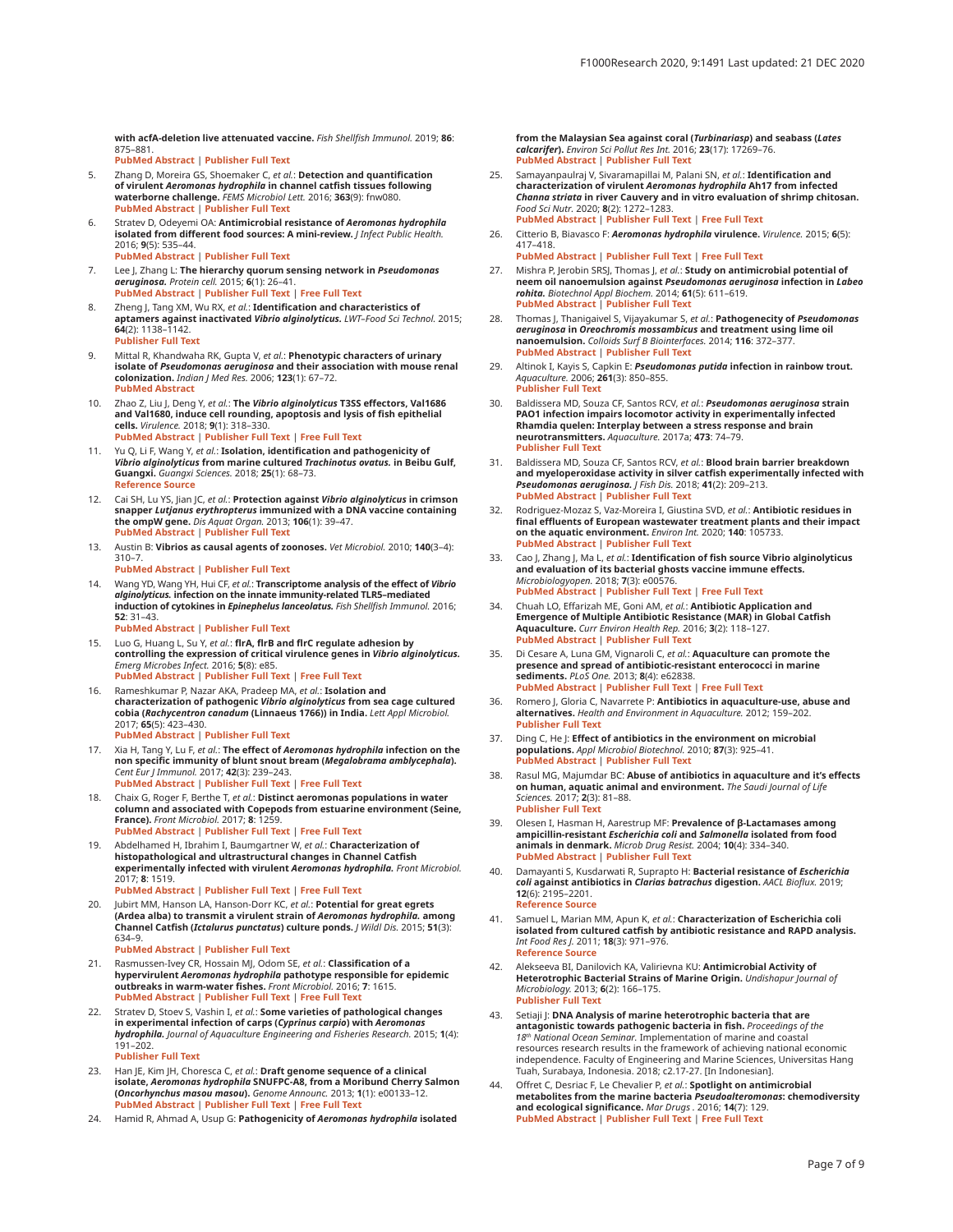<span id="page-7-0"></span>45. Richards GP, Needleman DS, Watson MA, *et al.*: **Whole-Genome Sequences of Two** *Pseudoalteromonas piscicida* **Strains, DE1-A and DE2-A, with Strong Antibacterial Activity against** *Vibrio vulnificus***.** *Microbiol Resour Announc.* 2019; **8**(1): e01451–18.

**[PubMed Abstract](http://www.ncbi.nlm.nih.gov/pubmed/30637397)** | **[Publisher Full Text](http://dx.doi.org/10.1128/MRA.01451-18)** | **[Free Full Text](http://www.ncbi.nlm.nih.gov/pmc/articles/6318368)**

- 46. Xiu P, Liu R, Zhang D, *et al.*: **Pumilacidin-Like Lipopeptides Derived from Marine Bacterium** *Bacillus* **sp. Strain 176 Suppress the Motility of** *Vibrio alginolyticus***.** *Appl Environ Microbiol.* 2017; **83**(12): e00450-17. **[PubMed Abstract](http://www.ncbi.nlm.nih.gov/pubmed/28389538)** | **[Publisher Full Text](http://dx.doi.org/10.1128/AEM.00450-17)** | **[Free Full Text](http://www.ncbi.nlm.nih.gov/pmc/articles/5452807)**
- 47. Zidour M, Chevalier M, Belguesmia Y, *et al.*: **Isolation and Characterization of Bacteria Colonizing** *Acartia tonsa* **Copepod Eggs and Displaying Antagonist Effects against** *Vibrio anguillarum, Vibrio alginolyticus* **and Other Pathogenic Strains.** *Front Microbiol.* 2017; **8**: 1919. **[PubMed Abstract](http://www.ncbi.nlm.nih.gov/pubmed/29085344)** | **[Publisher Full Text](http://dx.doi.org/10.3389/fmicb.2017.01919)** | **[Free Full Text](http://www.ncbi.nlm.nih.gov/pmc/articles/5649146)**
- 48. Chakraborty K, Thilakan B, Raola VK: **Polyketide family of novel antibacterial 7-O-methyl-5'-hydroxy-3'-heptenoate-macrolactin from seaweed-associated** *Bacillus subtilis* **MTCC 10403.** *J Agric Food Chem.* 2014; **62**(50): 12194–12208. **[PubMed Abstract](http://www.ncbi.nlm.nih.gov/pubmed/25420039)** | **[Publisher Full Text](http://dx.doi.org/10.1021/jf504845m)**
- 49. Li W, Tang XX, Yan X, *et al.*: **A new macrolactin antibiotic from deep seaderived bacteria** *Bacillus subtilis* **B5.** *Nat Prod Res.* 2016; **30**(24): 2777–2782. **[PubMed Abstract](http://www.ncbi.nlm.nih.gov/pubmed/27071303)** | **[Publisher Full Text](http://dx.doi.org/10.1080/14786419.2016.1155576)**
- 50. Chakraborty K, Thilakan B, Raola VK: **Previously Undescribed Antibacterial Polyketides from Heterotrophic** *Bacillus amyloliquefaciens* **Associated with Seaweed** *Padina gymnospora***.** *Appl Biochem Biotechnol.* 2017a; **184**(2): 716–732. **[PubMed Abstract](http://www.ncbi.nlm.nih.gov/pubmed/28842846)** | **[Publisher Full Text](http://dx.doi.org/10.1007/s12010-017-2562-9)**
- 51. Chakraborty K, Thilakan B, Raola VK: **Antimicrobial polyketide furanoterpenoids from seaweed-associated heterotrophic bacterium**  *Bacillus subtilis* **MTCC 10403.** *Phytochemistry.* 2017b; **142**: 112–125. **[PubMed Abstract](http://www.ncbi.nlm.nih.gov/pubmed/28704687)** | **[Publisher Full Text](http://dx.doi.org/10.1016/j.phytochem.2017.06.019)**
- 52. Setiaji J, Feliatra F, Teruna HY, *et al.*: **Antimicrobial agents derived from heterotrophic bacteria againts pathogenic bacteria.** *IOP Conf Ser Earth Environ Sci.* 2019; **348**: 012029. **[Reference Source](https://iopscience.iop.org/article/10.1088/1755-1315/348/1/012029/meta)**
- 53. Sateesh VN, Rathod JL: **Selective isolation and antimicrobial activity of rare actinomycetes from mangrove sediment of Karwar.** *Journal of Ecobiotechnology.* 2011; **3**(10): 48–53. **[Reference Source](https://updatepublishing.com/journal/index.php/jebt/article/view/192)**
- 54. Devi GK, Manivannan K, Thirumaran G, *et al.*: *In vitro* **antioxidant activities of selected seaweeds from Southeast coast of India.** *Asian Pac J Trop Med.* 2011; **4**(3): 205–211. **[PubMed Abstract](http://www.ncbi.nlm.nih.gov/pubmed/21771454)** | **[Publisher Full Text](http://dx.doi.org/10.1016/S1995-7645(11)60070-9)**
- 55. Feliatra, Muchlisin ZA, Teruna HY, *et al.*: **Potential of bacteriocins produced by probiotic bacteria isolated from tiger shrimp and prawns as antibacterial to** *Vibrio, Pseudomonas***, and** *Aeromonas* **species on fish [version 1; peer review: 2 approved, 1 approved with reservations, 1 not approved].** *F1000Res.* 2018; **7**: 415. **[PubMed Abstract](http://www.ncbi.nlm.nih.gov/pubmed/30363877)** | **[Publisher Full Text](http://dx.doi.org/10.12688/f1000research.13958.1)** | **[Free Full Text](http://www.ncbi.nlm.nih.gov/pmc/articles/6182674)**
- 56. Muchlisin ZA, Setiaji J, Feliatra F, *et al.*: **Antibacterial activity in secondary metabolite extracts of heterotrophic bacteria against Vibrio alginolyticus, Aeromonas hydrophila, and Pseudomonas aeruginosad Item.** *figshare.* Dataset. 2020. **[http://www.doi.org/10.6084/m9.figshare.12818798.v](http://www.doi.org/10.6084/m9.figshare.12818798.v3)3**
- 57. Moser S, Pichler H: **Identifying and engineering the ideal microbial terpenoid production host.** *Appl Microbiol Biotechnol.* 2019; **103**(14): 5501–5516.

**[PubMed Abstract](http://www.ncbi.nlm.nih.gov/pubmed/31129740)** | **[Publisher Full Text](http://dx.doi.org/10.1007/s00253-019-09892-y)** | **[Free Full Text](http://www.ncbi.nlm.nih.gov/pmc/articles/6597603)**

- 58. Hess BM, Xue J, Markillie LM, *et al.*: **Coregulation of Terpenoid Pathway Genes and Prediction of Isoprene Production in** *Bacillus subtilis* **Using Transcriptomics.** *PLoS One.* 2013; **8**(6): e66104. **[PubMed Abstract](http://www.ncbi.nlm.nih.gov/pubmed/23840410)** | **[Publisher Full Text](http://dx.doi.org/10.1371/journal.pone.0066104)** | **[Free Full Text](http://www.ncbi.nlm.nih.gov/pmc/articles/3686787)**
- 59. Krishna GM, Muthukumaran M, Krisnhnamoorthy B, *et al.*: **A Critical review on fundamental and pharmaceutical analysis of FT-IR spectroscopy.** *Int J Pharm.* 2013; **3**(2): 396–402. **[Reference Source](https://www.semanticscholar.org/paper/A-CRITICAL-REVIEW-ON-FUNDAMENTAL-AND-PHARMACEUTICAL-Krishna-M.Muthukumaran/9f68917fbf170ce7440d09c05ff20cb5a8f7479f)**
- 60. Widyawati, Yanwirasti, Djong DH, *et al.*: **Potential of terpenoid isolated fromMyrmecodia pendans AS antibacterial against Streptococcus mutans ATCC 2517.** *International Journal of Development Research.* 2016; **6**(11): 10350– 10354.

**[Reference Source](https://www.journalijdr.com/sites/default/files/issue-pdf/6916.pdf)**

- 61. Barbieri R, Coppo E, Marchese A, *et al.*: **Phytochemicals for human disease: An update on plant-derived compounds antibacterial activity.** *Microbiol Res.* 2017; **196**: 44–68. **[PubMed Abstract](http://www.ncbi.nlm.nih.gov/pubmed/28164790)** | **[Publisher Full Text](http://dx.doi.org/10.1016/j.micres.2016.12.003)**
- 62. Mahizan NA, Yang SK, Moo CL, *et al.*: **Terpene Derivatives as a Potential Agent against Antimicrobial Resistance (AMR) Pathogens.** *Molecules.* 2019; **24**(14): 2631. **[PubMed Abstract](http://www.ncbi.nlm.nih.gov/pubmed/31330955)** | **[Publisher Full Text](http://dx.doi.org/10.3390/molecules24142631)** | **[Free Full Text](http://www.ncbi.nlm.nih.gov/pmc/articles/6680751)**
- 63. Cowan MM: **Plant products as antimicrobial agents.** *Clin Microbiol Rev.* 1999; **12**(4): 564–582.
- **[PubMed Abstract](http://www.ncbi.nlm.nih.gov/pubmed/10515903)** | **[Publisher Full Text](http://dx.doi.org/10.1128/CMR.12.4.564)** | **[Free Full Text](http://www.ncbi.nlm.nih.gov/pmc/articles/88925)**
- 64. Gartika M, Pramesti HT, Kurnia D, *et al.*: **A terpenoid isolated from sarang semut (***Myrmecodia pendans***) bulb and its potential for the inhibition and eradication of Streptococcus mutans biofilm.** *BMC Complement Altern Med.* 2018; **18**(1): 151. **[PubMed Abstract](http://www.ncbi.nlm.nih.gov/pubmed/29739390)** | **[Publisher Full Text](http://dx.doi.org/10.1186/s12906-018-2213-x)** | **[Free Full Text](http://www.ncbi.nlm.nih.gov/pmc/articles/5941495)**
- 65. Wiguna AS, Kusmita L, Radjasa OK: **Antibacterial activity test of carotenoid pigments from soft coral symbiont isolates from** *Sarcophyton* **sp. on the growth of** *Staphylococcus aureus* **ATCC 25923 bacteria.** *Indonesian Journal of Pharmaceutical Science and Technology.* 2016; **3**(3): 92–98. [In Indonesian]. **[Publisher Full Text](http://dx.doi.org/10.15416/ijpst.v3i3.9176)**
- 66. Supardy NA, Ibrahim D, Nor SRM, *et al.*: **Bioactive Compounds of**  *Pseudoalteromonas* **sp. IBRL PD4.8 Inhibit Growth of Fouling Bacteria and Attenuate Biofilms of** *Vibrio alginolyticus* **FB3.** *Pol J Microbiol.* 2019; **68**(1): 21–33.

**[PubMed Abstract](http://www.ncbi.nlm.nih.gov/pubmed/31050250)** | **[Publisher Full Text](http://dx.doi.org/10.21307/pjm-2019-003)** | **[Free Full Text](http://www.ncbi.nlm.nih.gov/pmc/articles/7256726)**